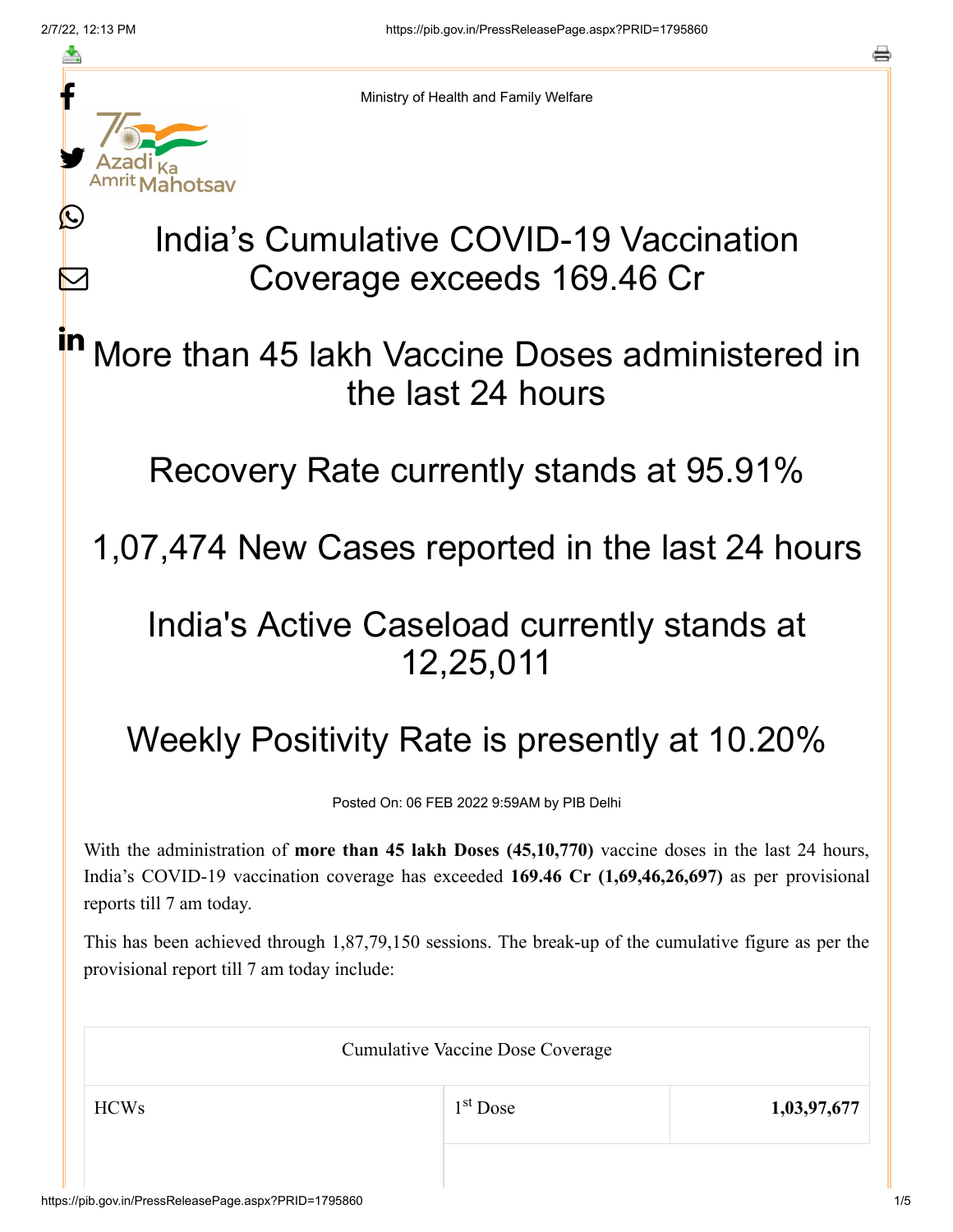| f                 |                        | $2nd$ Dose             | 99,00,833      |
|-------------------|------------------------|------------------------|----------------|
|                   |                        | <b>Precaution Dose</b> | 36,48,595      |
|                   | <b>FLWs</b>            | $1st$ Dose             | 1,84,01,238    |
| $\mathbf{\Omega}$ |                        | $2nd$ Dose             | 1,73,13,939    |
|                   |                        | <b>Precaution Dose</b> | 46,92,423      |
| in                | Age Group 15-18 years  | 1 <sup>st</sup> Dose   | 4,92,84,464    |
|                   |                        | $2nd$ Dose             | 56,62,424      |
|                   | Age Group 18-44 years  | $1st$ Dose             | 54,46,63,377   |
|                   |                        | $2nd$ Dose             | 41,56,19,074   |
|                   | Age Group 45-59 years  | 1 <sup>st</sup> Dose   | 20,09,69,761   |
|                   |                        | $2nd$ Dose             | 17,39,45,069   |
|                   | Over 60 years          | $1st$ Dose             | 12,53,66,811   |
|                   |                        | $2nd$ Dose             | 10,83,74,356   |
|                   |                        | <b>Precaution Dose</b> | 63,86,656      |
|                   | <b>Precaution Dose</b> |                        | 1,47,27,674    |
|                   | Total                  |                        | 1,69,46,26,697 |

**2,13,246** patients have recovered in the last 24 hours and the cumulative tally of recovered patients (since the beginning of the pandemic) is now at **4,04,61,148.**

Consequently, India's recovery rate stands at **95.91%.**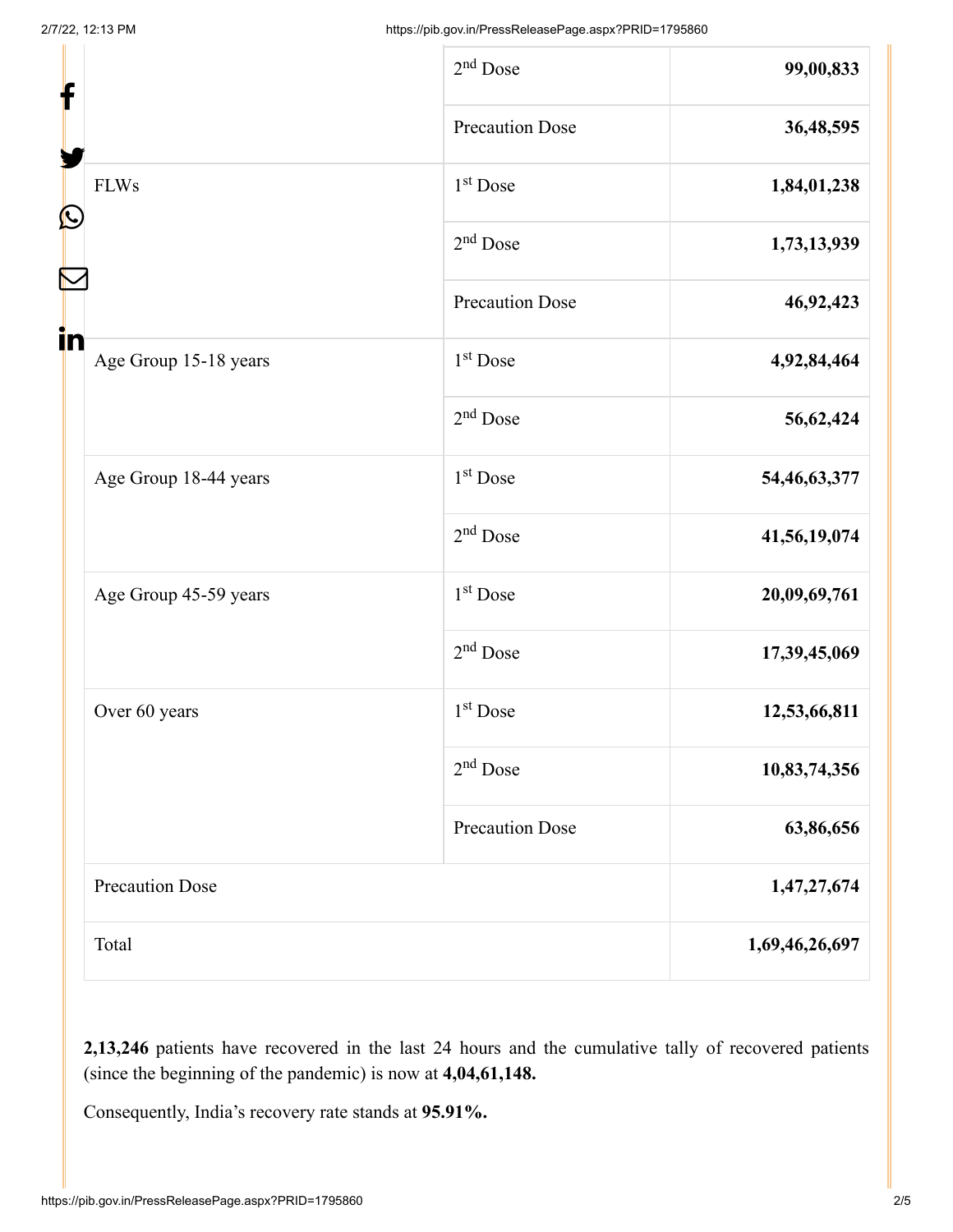

#### **1,07,474 new cases** were reported in the last 24 hours.



India's Active Caseload is presently at **12,25,011.** Active cases constitute **2.90%** of the country's total Positive Cases**.**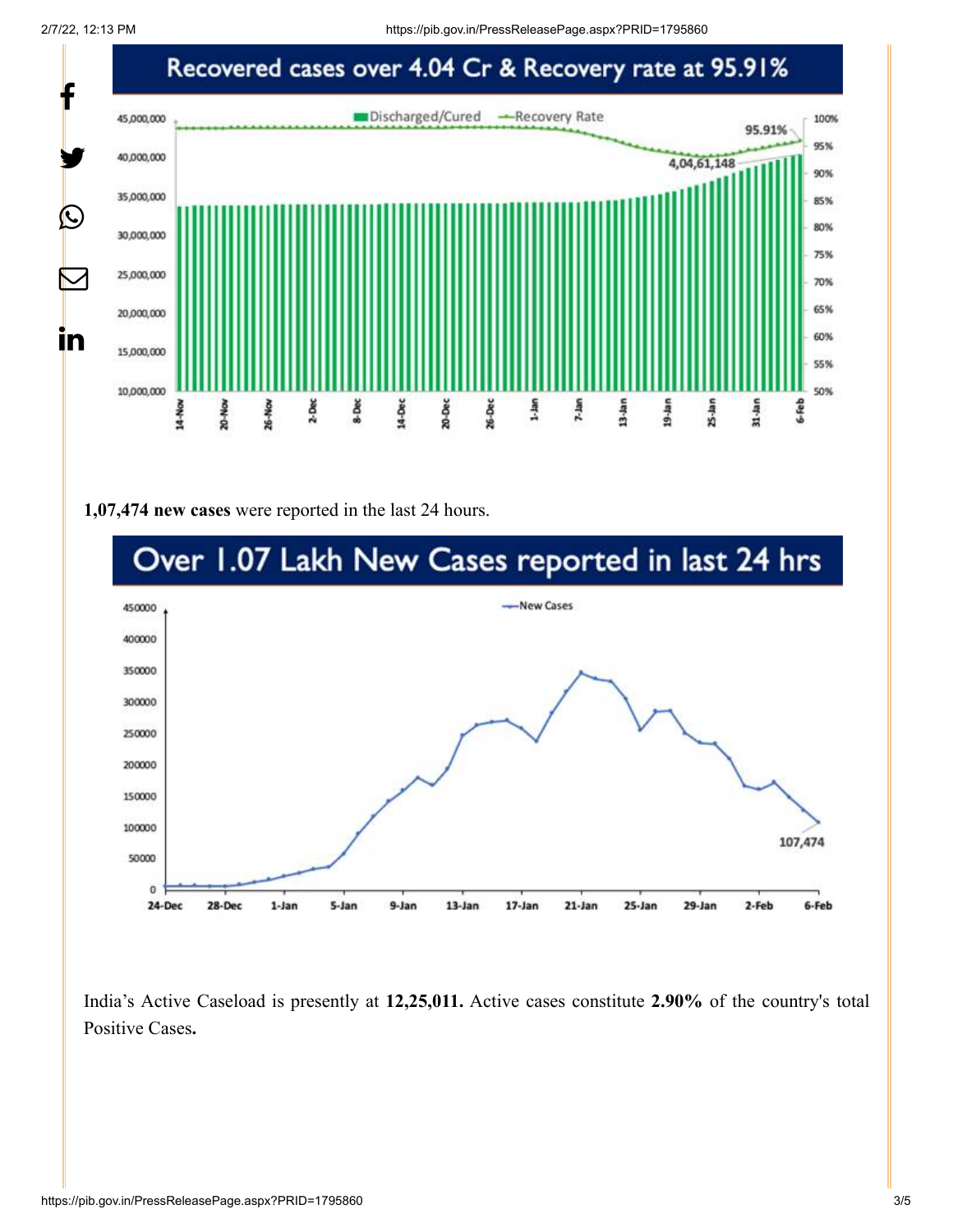2/7/22, 12:13 PM https://pib.gov.in/PressReleasePage.aspx?PRID=1795860



The testing capacity across the country continues to be expanded. The last 24 hours saw a total of **14,48,513** tests being conducted. India has so far conducted over **74.01 Cr (74,01,87,141**) cumulative tests.

While testing capacity has been enhanced across the country, **Weekly Positivity Rate** in the country currently **stands at 10.20%** and the **Daily Positivity rate is reported to be 7.42%.**



MV/AL